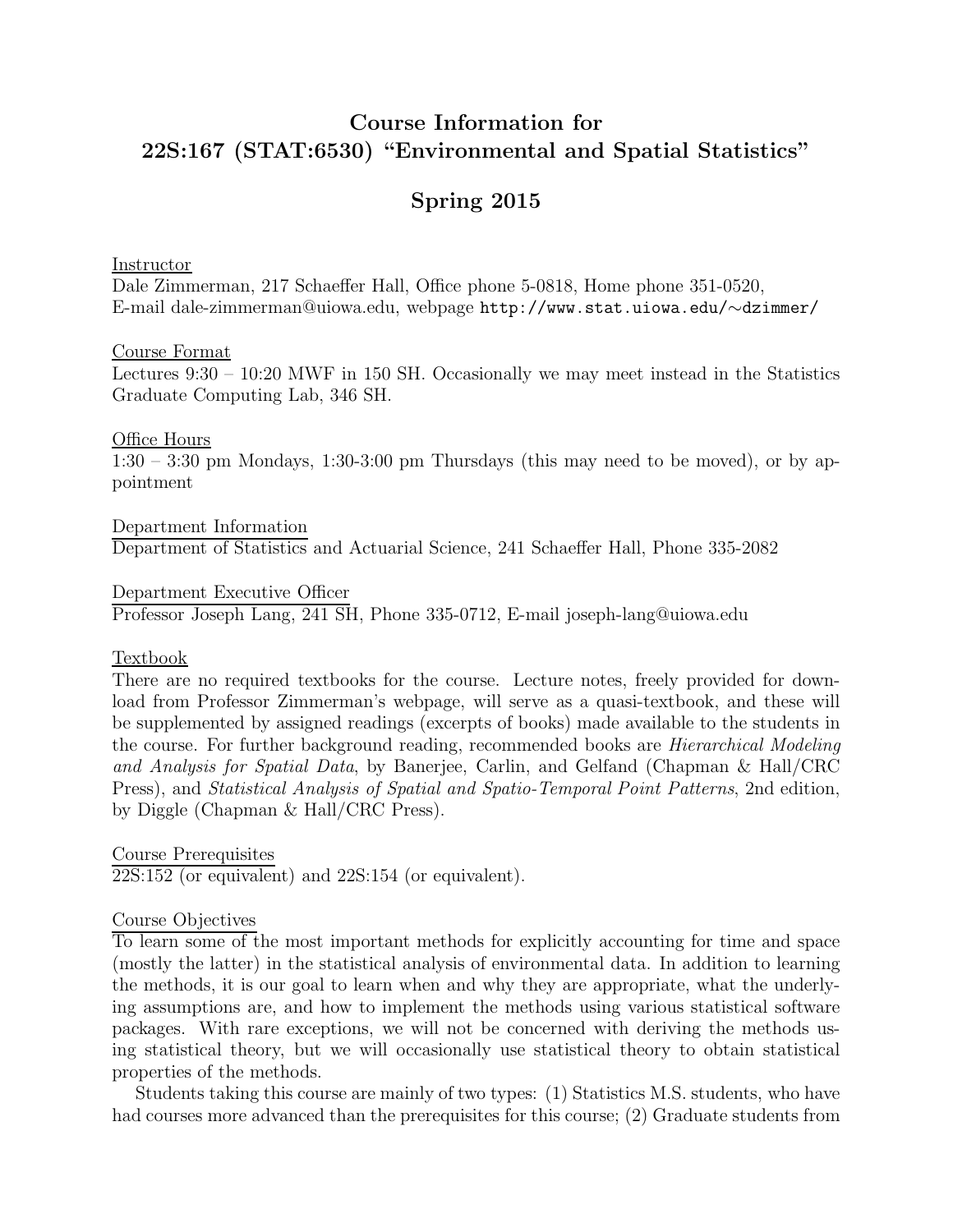Geography, Civil Engineering, and other fields who barely have (or in some cases simply don't have) the necessary course prerequisites. Currently, we need students of both types in order to have healthy enrollment for the course. The course objectives differ slightly for the two groups: the first group needs a theoretical understanding of the statistical methodology, while the second does not. Accordingly, the course content includes some theory, but homework and exam problems requiring more advanced theory will be assigned to only the first group; those problems will be replaced with more applied problems for the second group.

# Major Topics Covered

- Exploratory temporal and spatial data analysis
- Temporal trend detection and estimation
- Geostatistics: Semivariogram estimation and Kriging
- Spatial regression
- Environmental monitoring network design
- Lattice (areal) data analysis, including disease mapping
- Spatial point pattern analysis
- Modeling spatio-temporal data
- Methods for sampling environmental populations (time permitting)

# Computing

Substantial computing will be necessary to complete many homework assignments and the final project. Our software of choice will be R, but we will also use SAS occasionally. Instructions on their use will be provided in class.

# Homework

Written homework assignments are an essential component of the course. Assignments will be given approximately every week to 10 days. Assignments must be turned in at the beginning of class on the day they are due. Unless prior arrangements are made, homework turned in late will receive a score no higher than 50%. You may work on homework problems together, but outright plagiarism is prohibited. Each student must write up their own work.

Some assignments will involve the analysis of data using a computer. Any computer output you wish to include with your homework should be fully labeled and annotated, and should be integrated with other parts of the homework by electronically cutting and pasting.

Some homework assignments may include some problems assigned only to Statistics graduate students, and other problems assigned only to non-Statistics graduate students. Every effort is made to "equalize" these assignments.

## Attendance

Attendance at lectures and participation in discussions are expected. Coming late to class, leaving early, or failing to attend class often will lower your grade.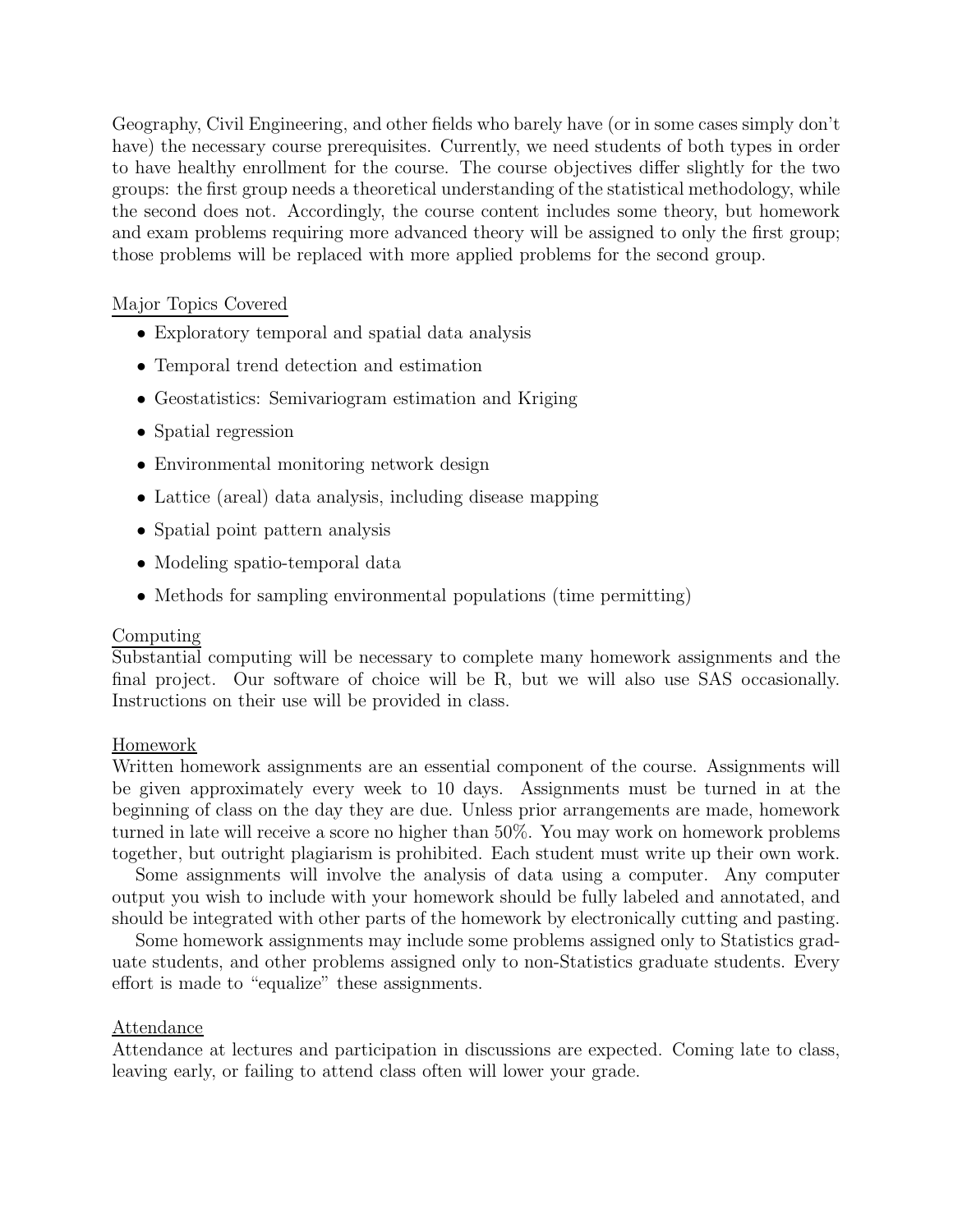## Midterm Exams

Two in-class midterm exams will be given; the first in early March, and the second in mid-April. These exams will be "closed-book" but "open-notes," meaning that during the exam you can look at your lecture notes, past homework assignments, and anything else that you have written, but you may not look at other printed or electronic materials. As with homeworks, some exam problems may be assigned only to Statistics graduate students and others only to non-Statistics graduate students.

## Final Project

In lieu of a final exam, each student will write a "term paper" on a spatial statistics topic of his or her own choosing (but one which has not been covered in class). This paper can be based on papers in the spatial statistics literature or on original research, and they should include a worked example with computer code (if appropriate). Professor Zimmerman can provide ideas for possible topics. A written term paper proposal (of length one page or less) must be turned in within one week after the second midterm exam. More guidance regarding the term paper will be provided after spring break.

## Grading

- Homework and Attendance,  $40\%$
- Midterm Exams,  $40\%$  (20% each)
- Term Paper,  $20\%$

Plus-minus grading will be used.

## Academic Fraud

All forms of plagiarism and any other activities that result in a student presenting work that is not his or her own are academic fraud. All academic fraud is reported first to the departmental DEO and then to the Associate Dean for Academic Programs and Services. See Academic Fraud at http://www.clas.uiowa.edu/students/academic handbook/ix.shtml for the complete policy.

## Making a Suggestion or Complaint

Students have the right to make suggestions or complaints and should first visit with me, then with the departmental DEO (if necessary). All complaints must be made as soon as possible. For more information, visit Student Complaints at

http://www.clas.uiowa.edu/students/academic handbook/ix.shtml

# Students with Disabilities:

I would like to hear from anyone who has a disability that may require some modification of seating, testing, or other class requirements so that appropriate arrangements can be made. Please see me about this as soon as possible.

## Understanding Sexual Harassment

Sexual harassment is reprehensible and will not be tolerated by the University. It subverts the mission of the University and threatens the well-being of students, faculty, and staff. Visit